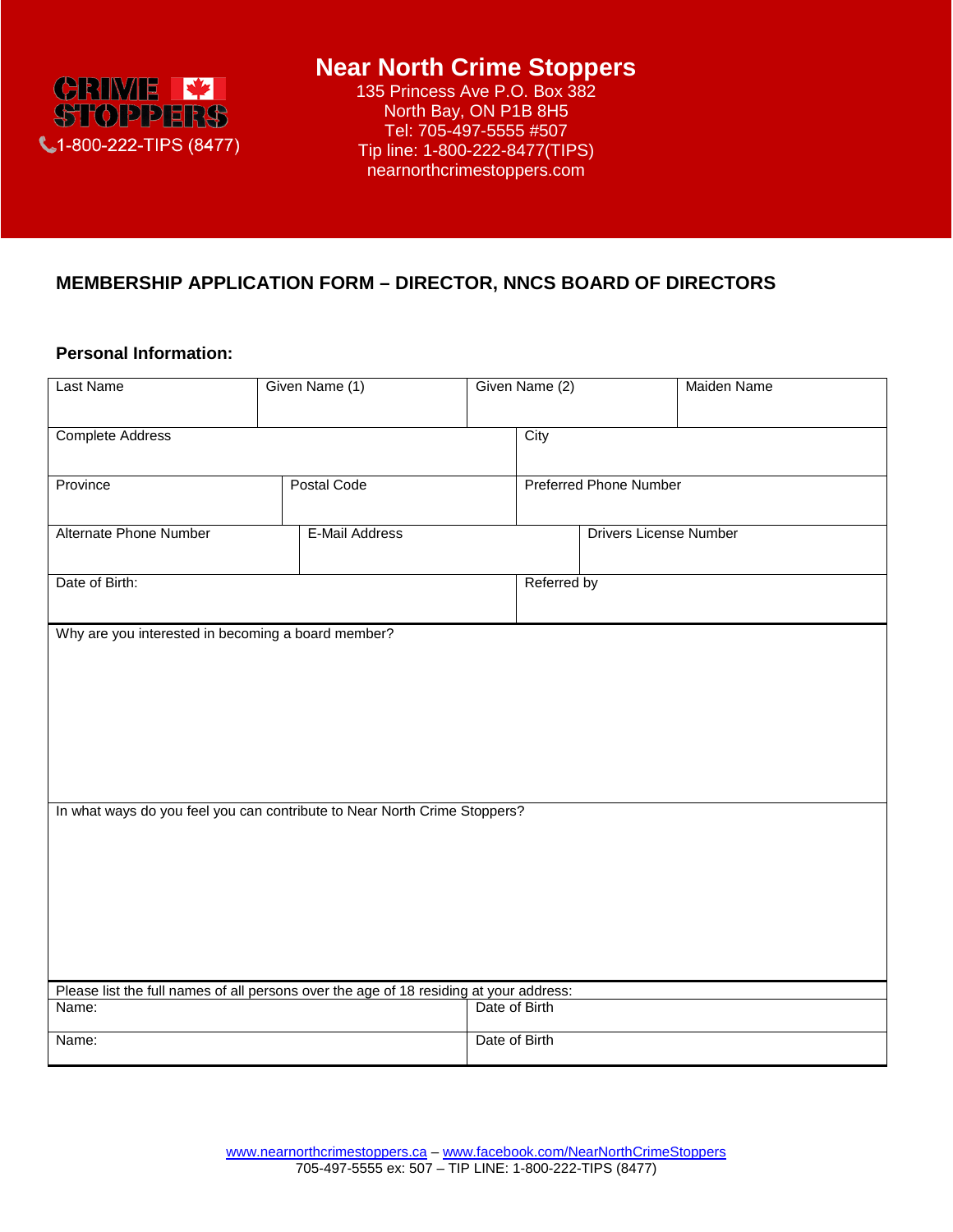## **Employment/Education History**

| Employer:                                                        |      | Your Title:                      |          |  |  |  |  |
|------------------------------------------------------------------|------|----------------------------------|----------|--|--|--|--|
| Supervisor:                                                      |      | <b>Supervisor Contact Number</b> |          |  |  |  |  |
| Supervisor Title:                                                |      | <b>Supervisor Email</b>          |          |  |  |  |  |
| Brief description of duties:                                     |      |                                  |          |  |  |  |  |
|                                                                  |      |                                  |          |  |  |  |  |
|                                                                  |      | Your Title:                      |          |  |  |  |  |
| Employer:                                                        |      |                                  |          |  |  |  |  |
| Supervisor:                                                      |      | <b>Supervisor Contact Number</b> |          |  |  |  |  |
| <b>Supervisor Title:</b>                                         |      | <b>Supervisor Email</b>          |          |  |  |  |  |
| Brief description of duties:                                     |      |                                  |          |  |  |  |  |
|                                                                  |      |                                  |          |  |  |  |  |
|                                                                  |      |                                  |          |  |  |  |  |
| Please list any relevant education or designations:              |      |                                  |          |  |  |  |  |
|                                                                  |      |                                  |          |  |  |  |  |
|                                                                  |      |                                  |          |  |  |  |  |
|                                                                  | Name | Relationship:                    | Contact: |  |  |  |  |
| Please list two professional references                          |      |                                  |          |  |  |  |  |
| (Minimum of one workplace)                                       | Name | Relationship:                    | Contact: |  |  |  |  |
|                                                                  |      |                                  |          |  |  |  |  |
| Is there any other information the committee should be aware of? |      |                                  |          |  |  |  |  |
|                                                                  |      |                                  |          |  |  |  |  |